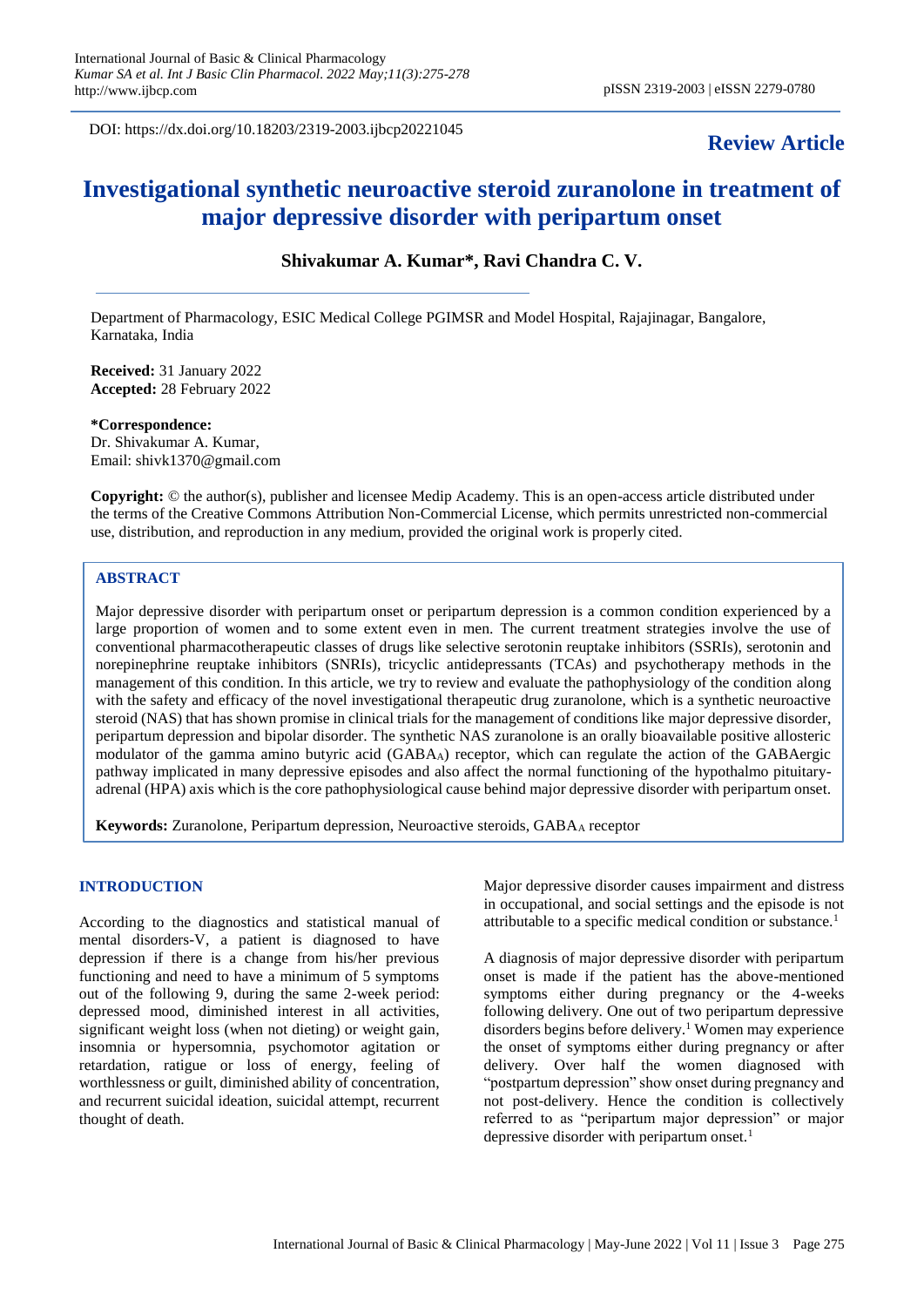The postpartum period continues to be a stage where the neuroendocrine changes in the body alter the psychological and physical well being of the mother and possibly have implications on further family planning and quality of life. Symptoms like irritability and restlessness, anxiety, crying for no reason which develops within a few days of delivery, should not be confused for peripartum depression, as they constitute a transient and self-limiting condition called "baby blues" which resolves on its own within 2 weeks.<sup>2</sup>

1 out of 7 women continue to experience peripartum depressive disorder and the numbers are possibly higher due to the underreporting of cases due to the lack of primary healthcare facilities in underdeveloped areas and the taboos associated with mental health illnesses. $21$  There is a significant increase in risk observed in patients who experience anxiety and mood symptoms during gestation. Peripartum depression is also observed in 4% of fathers until 1 year after a child's birth.<sup>22</sup>

Currently, the condition can be treated by using multiple classes of drugs like selective serotonin reuptake inhibitors (SSRIs), selective nor-epinephrine reuptake inhibitors (SNRIs), tricyclic antidepressants (TCAs), monoamine oxidase inhibitors (MAO), estradiol and progestin preparations.<sup>7</sup> Women with peripartum depression tend to prefer psychotherapy more than pharmacological therapy.<sup>7,17</sup> Electroconvulsive therapy (ECT) is also an option in the management of severe or refractory cases, but further data is necessary to analyze the safety of ECT over pharmacological therapy.7,18

The complex and multifactorial etiological factors of peripartum disorders and the need to improve the available treatment modalities warrant the need for the development of novel strategies which tackle the underlying pathophysiology of the disease.

#### **DISCUSSION**

# *Pathophysiology of major depressive disorder with peripartum onset*

Dysregulation of the hypothalamic-pituitary axis remains to be one of the main etiological factors in peripartum depression. During the  $3<sup>rd</sup>$  trimester of pregnancy, there is a surge in the levels of hormones like cortisol, estrogen, progesterone with an elevated functioning of the hypothalmo pituitary-adrenal  $(HPA)$  axis.<sup>3,4</sup> After delivery, there is a decrease in levels of hormones which were previously higher and a blunted activity of the HPA axis is noticed.<sup>5</sup> Hyperreactivity of the HPA axis coupled with elevated cortisol levels is seen in patients with major depressive disorders.<sup>6</sup> A hyporeactive HPA axis is observed in patients only 6-12 weeks after delivery.<sup>5</sup> A normally functioning HPA axis regulates itself via the negative feedback control mechanisms, and appears to be dysregulated in depressive disorders. Since the majority of the women face similar hormonal changes during pregnancy and after delivery, the following factors also play an important role in the pathophysiology of the disease.

Neuroactive steroids (NAS) like allopregnenalone are important factors in decreasing the activity of the HPA axis in response to stressors during pregnancy.7,10 NAS is also a positive allosteric modulator of the gamma amino butyric acid (GABAA) receptor. The levels of NAS fluctuate in the body during pregnancy. During the antepartum period, studies have shown an increase in allopregnanolone, while during the postpartum period there is a decrease observed.8,9 Elevated allopregnanolone levels result in downregulation of GABA<sub>A</sub>  $\delta$  and γ2 receptors, which physiologically get reversed after delivery.8,9 Failure of this reversal may result in insufficient upregulation of GABA<sup>A</sup> receptors, resulting in dysregulation of the GABAergic pathway and symptoms of peripartum depression. GABA being the main inhibitory neurotransmitter in the body plays a crucial role in the neural circuitry which manifests in multiple mood disorders is dysregulated. NASs modulates the neuronal activity in the body by action on  $GABA_A$  receptors and has shown anxiolytic effects and improvement in mood in preclinical settings.13,19,20

Several studies have shown that inability to adapt to stressors (from life events), the physical toll of pregnancy and genetics also play a major role in the pathogenesis of peripartum depression.3,11,12

# *Efficacy and safety of zuranolone in treatment of peripartum depression*

Synthetic NASs work at multiple GABA<sup>A</sup> receptor subtypes to enhance the GABAergic transmission in the central nervous system (CNS). Synaptic and extrasynaptic potentiation afforded by the drug zuranolone, which is an investigational orally bioavailable, synthetic NAS positive allosteric receptor modulator at GABAA receptor shows promise in the management of depressive disorders. The success of allopregnanolone formulations like brexanole, which is an intravenous drug used in the management of peripartum depression, warrants the push towards evaluating the safety and efficacy of zuranolone.

A double-blind, placebo-controlled, dose-finding Phase-I study was conducted in 108 healthy volunteers. Multiple ascending dose (MAD) and single ascending dose (SAD) studies were conducted to evaluate the tolerability, maximum dose and safety of the drug zuranolone.<sup>13</sup> Doses ranging from 0.25 to 66 mg were used across 9 cohorts, where 36 volunteers were part of the MAD study and 72 volunteers were part of the SAD study.<sup>13</sup> In the MAD study, subjects were randomized 9:3 and received a oncedaily dose (15 mg, 30 mg or 35 mg) of the drug or placebo for 7 days.<sup>13</sup> In the SAD study, subjects were randomized 6:2 and were administered a single dose of the drug or placebo. The study revealed that the half-life of zuranolone was around 16-23 hours and a Tmax of 1 hour.<sup>13</sup> The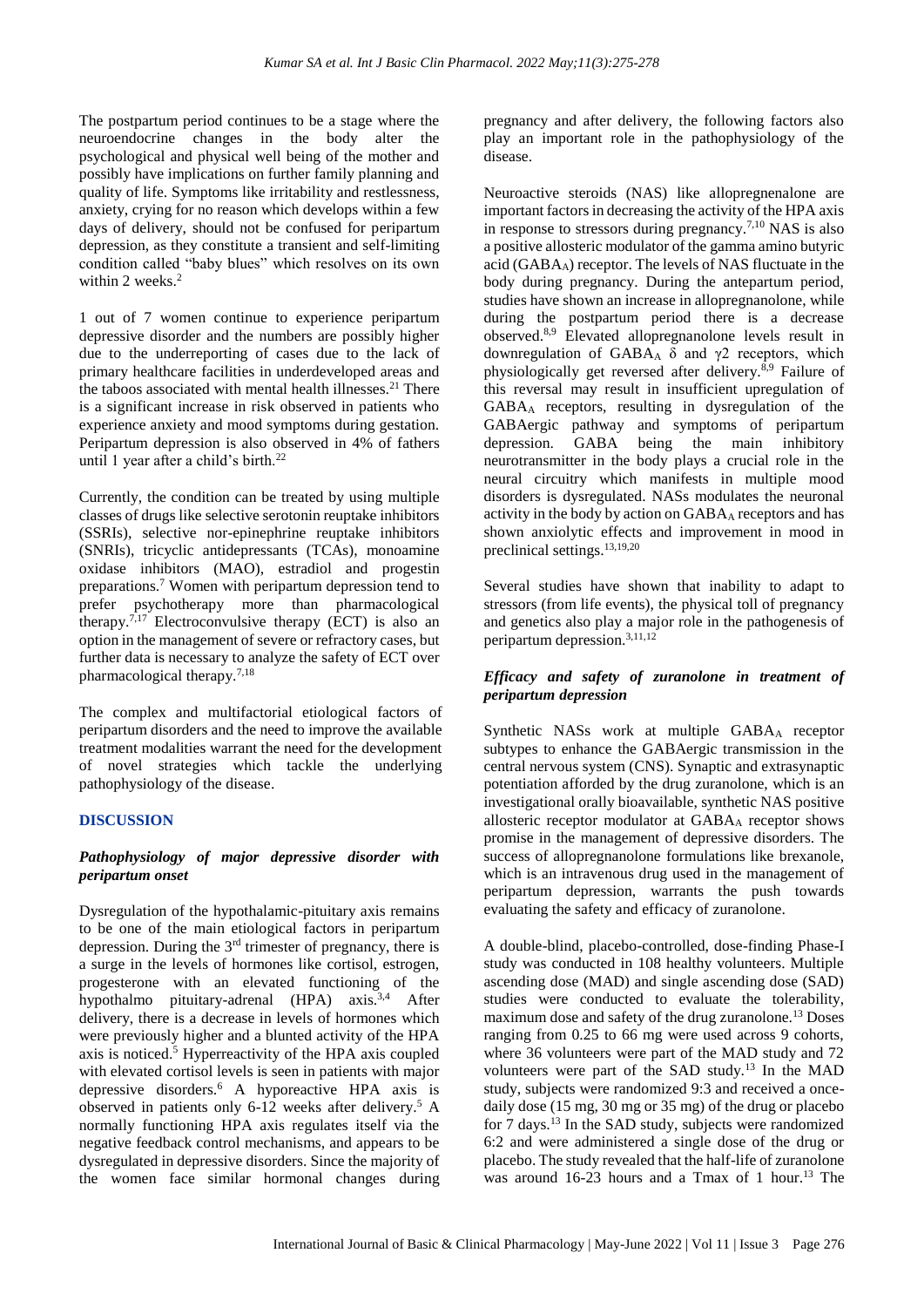maximum tolerated dose in MAD and SAD studies were found to be 30 mg and 55 mg respectively. The Phase- I study revealed that the drug was well tolerated.<sup>13</sup>

A randomized, double-blind placebo-controlled Phase-III trial was conducted for the first time. The study included women of the age groups 18-45 years old who were less than 6 months postpartum and have had a major depressive episode (without psychosis) during the period ranging anytime from the 3rd trimester of pregnancy up to 4 weeks after delivery.<sup>14</sup> An interesting consideration of HAMD17 scores was made. Hamilton rating scale for depression is the most commonly used clinical assessment tool to check for the severity of depression in patients.15,16 Originally designed to measure depression severity using 17 items, it has evolved over the last few decades where multiple versions are being used in clinical medicine and psychiatry. Patients with HAMD17 scores of 26 or higher were considered for this study. 153 patients were randomized at 1:1 and 76 subjects received the placebo whereas 77 subjects received 30 mg of zuranolone.<sup>14</sup> HAMD17 score improvement was observed in the group being administered the drug over the placebo. Efficacy outcomes showed a bigger decrease in HAMD17 scores of patients receiving zuranolone versus placebo with a difference of -4.2 points between them (least-squares mean, -17.8 points with zuranolone versus -13.6 points with placebo; and  $p=0.003$ ) at the end of 15 days.<sup>14</sup> The difference was sustained past day 15 after stopping the drug up to day 45 when the difference between HAMD17 scores was -4.1 between zuranolone and placebo groups.<sup>14</sup>

The most common adverse effects observed were Somnolence in 15% and headache in 9% of the volunteers who received zuranolone.<sup>14</sup> The study showed an overall well-tolerated response in volunteers along with an improvement in the severity of depression, measured by HAMD17 scores and provides hope for further development to improve the management strategies in depressive disorders.<sup>14</sup>

Another open-label placebo-controlled Phase 2 trial was conducted for evaluation of the safety and efficacy of zuranolone in the treatment of patients with bipolar disorders. The study revealed an improvement in the depressive symptoms of patients and an overall improvement in the patient's condition.<sup>17</sup>

# **CONCLUSION**

Major depressive disorder with peripartum onset is a common mood disorder experienced by 1 in 7 women. It usually goes undiagnosed in many women due to the stigma related to mental health illnesses and privacy concerns amongst mothers.<sup>21</sup> The disease is known to have long term implications on the quality of life, and bonding between the child and mother. The role of NAS in the complex pathophysiology of this disease shows the potential benefits of the development of investigational synthetic NAS positive allosteric modulators like

zuranolone which enhances the GABAA receptor action. It provides an advantage of being a once-daily dose, orally bioavailable drug over brexanolone, which is an intravenous synthetic NAS requiring long duration and hospital admission for administration. Trials conducted confirms the clinical improvement in patients, measured using the decreasing baseline HAMD17 scores. The safety and efficacy shown by the drug in multiple trials for treating conditions like major depressive disorder, peripartum depression, and bipolar disorder make it an exciting prospect for exploring its potential therapeutic benefits in other psychiatric illnesses.

*Funding: No funding sources Conflict of interest: None declared Ethical approval: Not required*

# **REFERENCES**

- 1. American Psychiatric Association. Diagnostic and Statistical Manual of Mental Disorders- DSM-5. Available at: at: https://www.psychiatry.org/psychiatrists/practice/ds m. Accessed on 11 October 2021.
- 2. Balaram K, Marwaha R. Postpartum Blues. Treasure Island (FL): StatPearls Publishing. 2021.
- 3. Meltzer-Brody S. New insights into perinatal depression: pathogenesis and treatment during pregnancy and postpartum. Dialogues Clin Neurosci. 2011;13(1):89-100.
- 4. Nolten WE, Lindheimer MD, Rueckert PA, Oparil S, Ehrlich EN. Diurnal patterns and regulation of cortisol secretion in pregnancy. J Clin Endocrinol Metab. 1980;51:466-72.
- 5. Magiakou MA, Mastorakos G, Rabin D, Dubbert B, Gold PW, Chrousos GP. Hypothalamic corticotropinreleasing hormone suppression during the postpartum period: implications for the increase in psychiatric manifestations at this time. J Clin Endocrinol Metab. 1996;81:1912-7.
- 6. Gold PW, Gabry KE, Yasuda MR, Chrousos GP. Divergent endocrine abnormalities in melancholic and atypical depression: clinical and pathophysiologic implications. Endocrinol Metabol Clin N Am. 2002;31:37-62.
- 7. Frieder A, Fersh M, Hainline R, Deligiannidis KM. Pharmacotherapy of Postpartum Depression: Current Approaches and Novel Drug Development. CNS Drugs. 2019;33(3):265-82.
- 8. Gunduz-Bruce H, Takahashi K, Huang MY. Development of neuroactive steroids for the treatment of postpartum depression. J Neuroendocrinol. 2021;e13019.
- 9. Maguire J, Mody I. GABA (A)R plasticity during pregnancy: relevance to postpartum depression. Neuron. 2008;59(2):207-13.
- 10. Brunton PJ. Neuroactive steroids and stress axis regulation: Pregnancy and beyond. J Steroid Biochem Mol Biol. 2016;160:160-8.